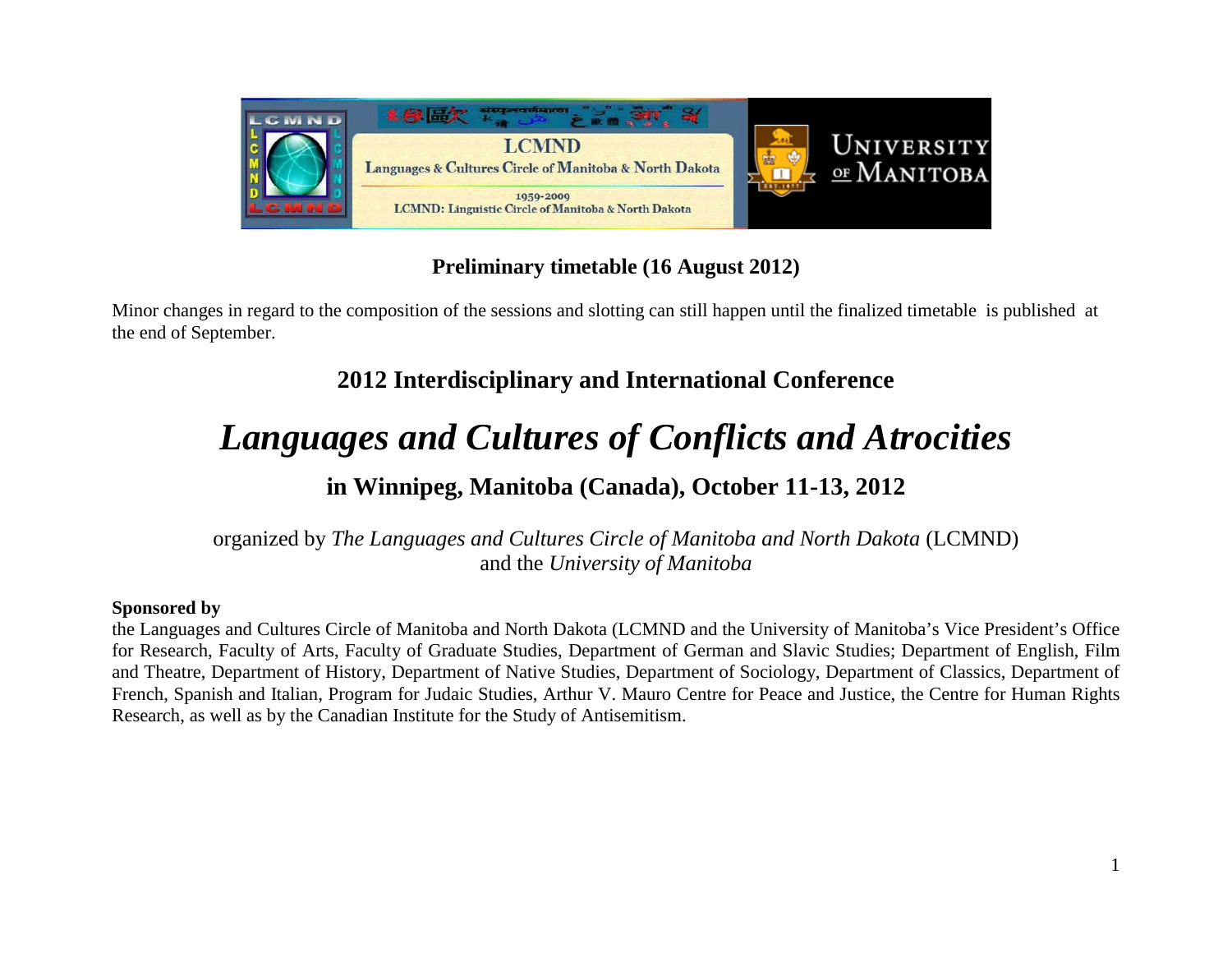#### **Conference Committee**

-Adina Balint-Babos (French Studies, University of Winnipeg) -Elena Baraban (Slavic Studies, University of Manitoba) -Catherine Chatterley (History, University of Manitoba) -Stephan Jaeger (German Studies, University of Manitoba), chair / LCMND President -Adam Muller (English and Comparative Literature and Film, University of Manitoba) -Andrew Woolford (Sociology, University of Manitoba)

**Conference Website**: [http://umanitoba.ca/faculties/arts/departments/german\\_and\\_slavic/3278.html](http://umanitoba.ca/faculties/arts/departments/german_and_slavic/3278.html)

#### **Background on the history of the LCMND (Languages and Cultures Circle of Manitoba and North Dakota)**

The LCMND [\(http://www.umanitoba.ca/outreach/lcmnd/index.shtml\)](http://www.umanitoba.ca/outreach/lcmnd/index.shtml) started out in 1959 as a joint initiative by faculty members of the University of Manitoba (Winnipeg) and the University of North Dakota (Grand Forks). It was intended to provide a cross-border forum for scholarly exchange, and for fifty-two years has been highly successful in realizing its aim by organizing yearly conferences both north & south of the United States/Canadian border. In the 1980s the two founding universities were joined by the University of Winnipeg, North Dakota State University (Fargo), and Minot State University. In 2009 the Linguistic Circle of Manitoba and North Dakota changed its name to the Languages and Cultures Circle of Manitoba and North Dakota. The annual LCMND conference provides a great opportunity for interdisciplinary, regional, international, and trans-continental scholarly exchange. The 2012 conference will be the 53rd LCMND conference.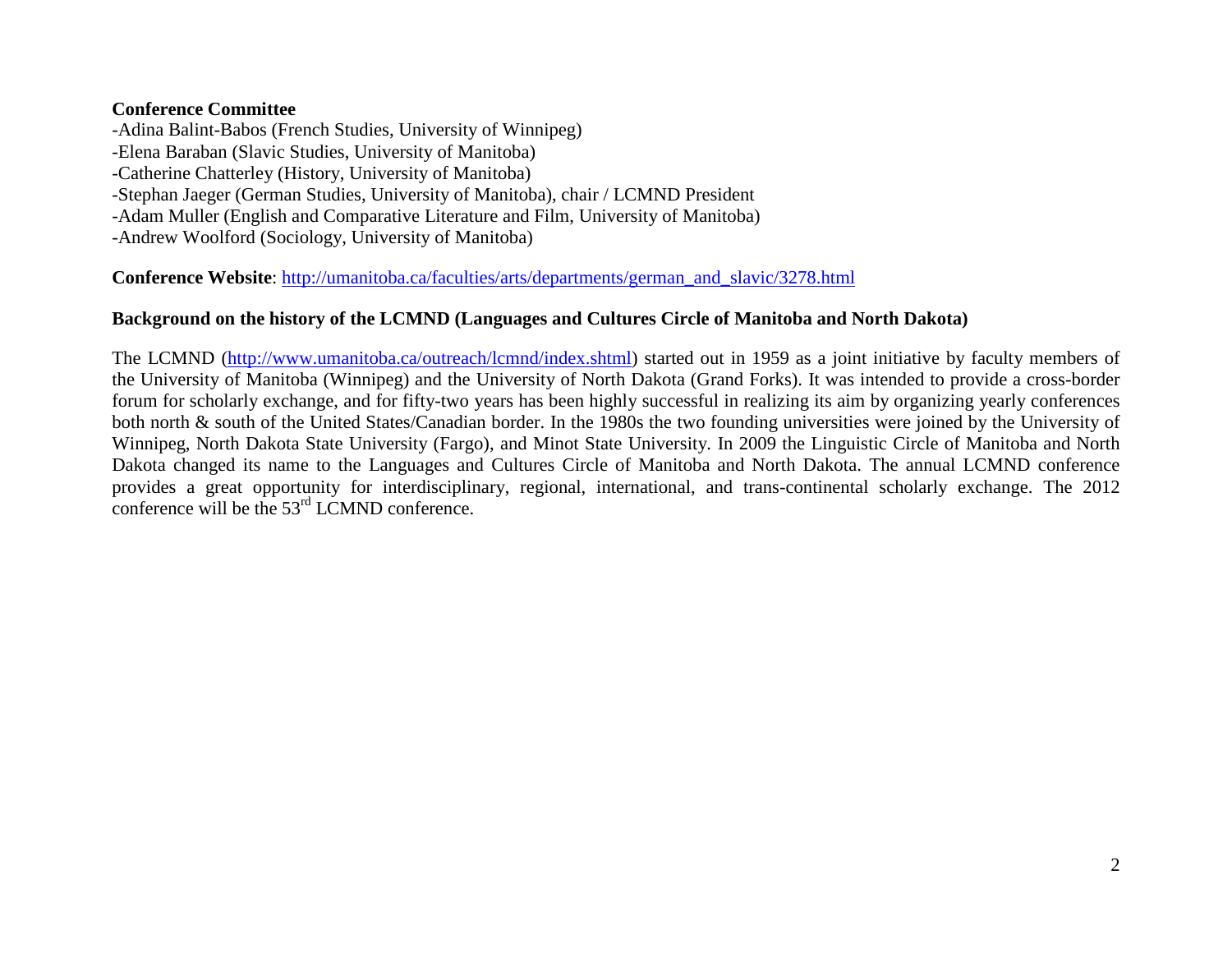**Keynote Lecture 1 – [Alison Landsberg \(](http://historyarthistory.gmu.edu/people/alandsb1)Associate Professor at George Mason University)**:



Dr. Landsberg, a scholar in History and Art History, specializes in memory studies and U.S. history, including early cinema, race and self-making, museums and the installation of memory. She is the author of *Prosthetic Memory: The Transformation of American Remembrance in the Age of Mass Culture* (Columbia UP 2004), in which she considers the way in which individuals are increasingly able to take on memories of events they did not live through. She is interested in the potential of such memories to produce empathy and to become the grounds for progressive politics.

## **Lecture title:** *Translating Atrocity: The Materiality of Virtual Sites of Experience*

Museums and memorials devoted to atrocities are premised on the idea that sharing in another group's trauma can be constructive both socially and politically. But what exactly does it mean to *share* in someone else's experience of atrocity? What would be required to make atrocity meaningful—while maintaining its historical specificity—across disparate cultures, geographies, temporalities and spaces? Any such inquiry must begin from the premise that it is impossible to ever fully capture another's experience. And yet, there is both a moral and political imperative to *try* to understand the nature and effects of distant atrocities. In this paper I will suggest that such work might be constructively theorized as, in effect, a project of translation. Inherent in the notion of translation, is the notion of incommensurability, of approximating rather than achieving verisimilitude. To consider this process as translation is to foreground its inevitable partiality, incompleteness, imperfection. The translation of atrocity would necessarily be a material, not simply linguistic process, and as such would have both a cognitive and an affective dimension. It would need to convey the specific, material details of historical experience but also the sensory, affective dimension. Finally, I will consider the extent to which certain virtual sites associated with atrocity museums, such as The Secret Annex Online (on the Anne Frank House website), might be particularly well suited to this sort of translation. As my paper will suggest, the virtual experience is both material and immaterial—material in that it is iconically connected to the real Anne Frank House and experienced by an embodied viewer, and yet immaterial in its profound artificiality as a graphically constructed space.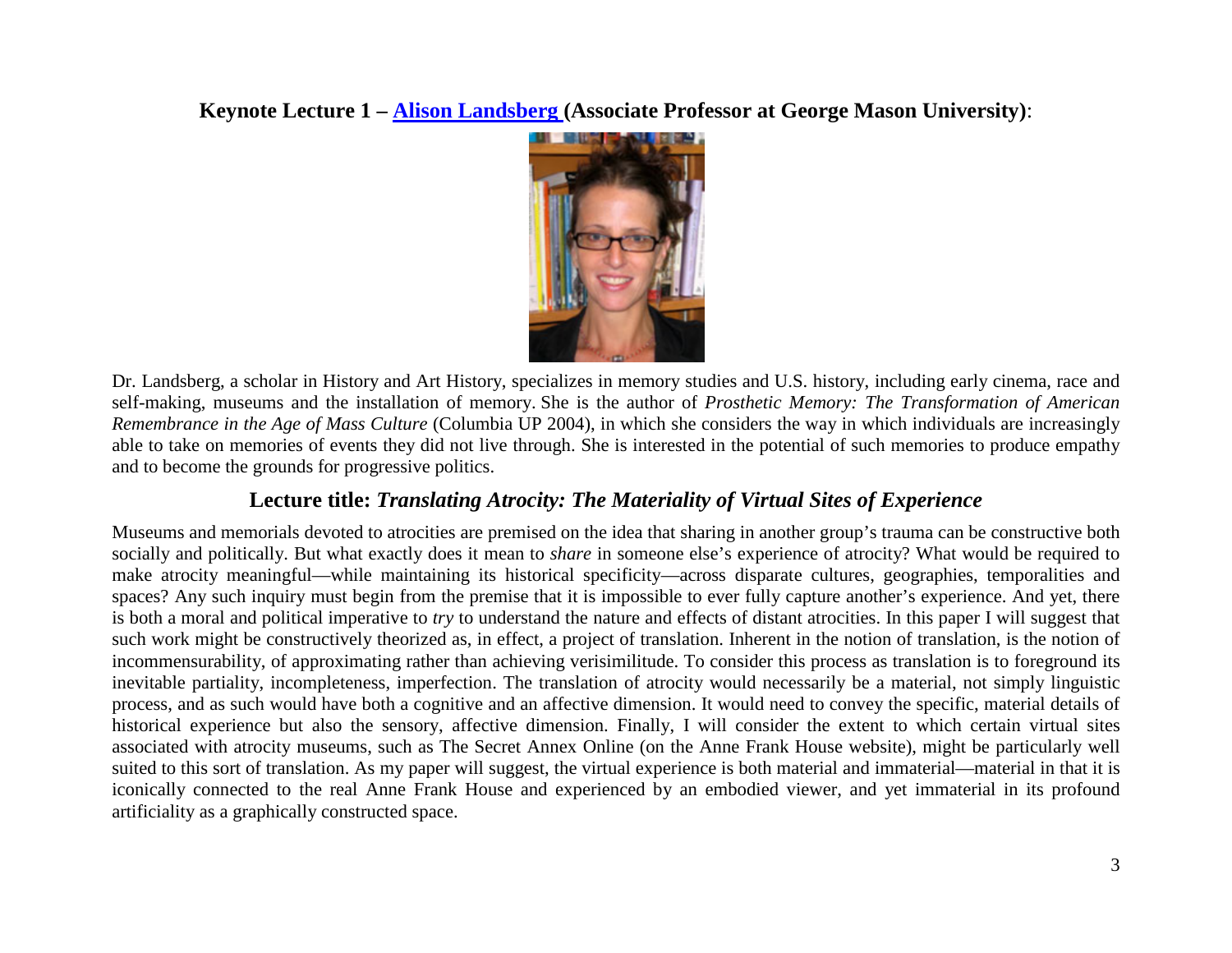**Keynote Lecture 2 [–James Dawes](http://www.macalester.edu/english/facultystaff/jamesdawes/) (Professor, Macalester College)**:



Dr. Dawes, a scholar of American and Comparative Literature, is Chair and Professor of English at Macalester College and Founder and Director of the Program in Human Rights and Humanitarianism at Macalester College and specializes in literary and aesthetic theory, international law and human rights, trauma, and war studies. He is the author of *That the World May Know: Bearing Witness to Atrocity* (Harvard UP 2007) and *The Language of War: Literature and Culture in the US from the Civil War through World War II* (Harvard UP 2002). His current manuscript is entitled *Evil Men*.

#### **Confessions of a War Criminal**

This paper is about atrocity and representation. Based on interviews I have conducted with convicted war criminals, it analyzes the different ways people have tried to make sense of our astonishing capacity for evil. The perpetrators interviewed for this project had committed atrocities, caused incalculable suffering, but they had also experienced trauma – indeed, had experienced their own crimes as a kind of trauma. What is the meaning of their grief and their apology? What do we learn about the ethics of representation from trying to tell their stories? This talk will seek to answer to these questions.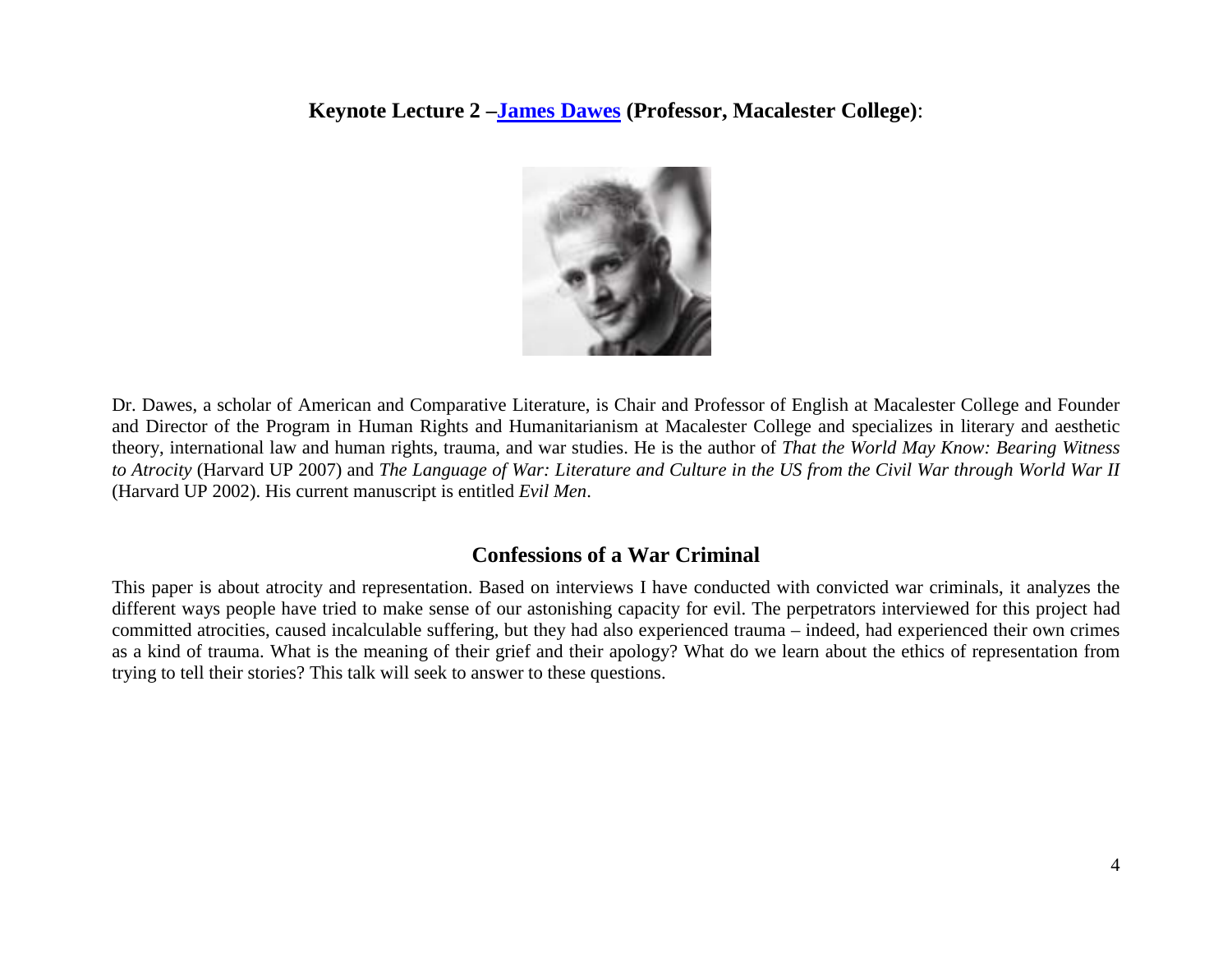**Keynote Lecture 3 – [Jill Scott](http://www.queensu.ca/german/department/facultyandstaff/scott.html) (Associate Professor, Queen's University):**



Dr. Scott, a scholar of German and Comparative Literature, specializes in studies in conflict resolution, forgiveness and reconciliation, the social dynamics of mourning and grief, transitional and restorative justice, as well as in law and literature. She is the author of *A Poetics of Forgiveness* (Palgrave 2010) and of *Electra after Freud* (Cornell UP 2005).

## **The Quasi-Judicial Imagination: Restoring and Generating Justice in Post-Unification German Literature**

Restorative justice brings together victims, perpetrators, and their supporters in a collaborative dialogue about wrongdoing, the aim of which is to acknowledge harms, identify obligations, and to provide healing and restore balance to individuals, families and communities. Transitional justice, on the other hand, typically addresses prolonged human rights violations or historical oppression and seeks to nurture political transition to social stability. While there is a growing body of research on restorative and transitional justice addressing dozens of regions around the globe, the case of East Germany's incorporation into the Federal Republic of Germany has been largely absent. This paper will propose that restorative measures were and are indeed still necessary in a unified Germany, and will demonstrate how literary and cultural texts can expand and complicate our thinking on restorative justice, invent new forms of narrative justice, and indeed constitute a form of what I am calling generative justice.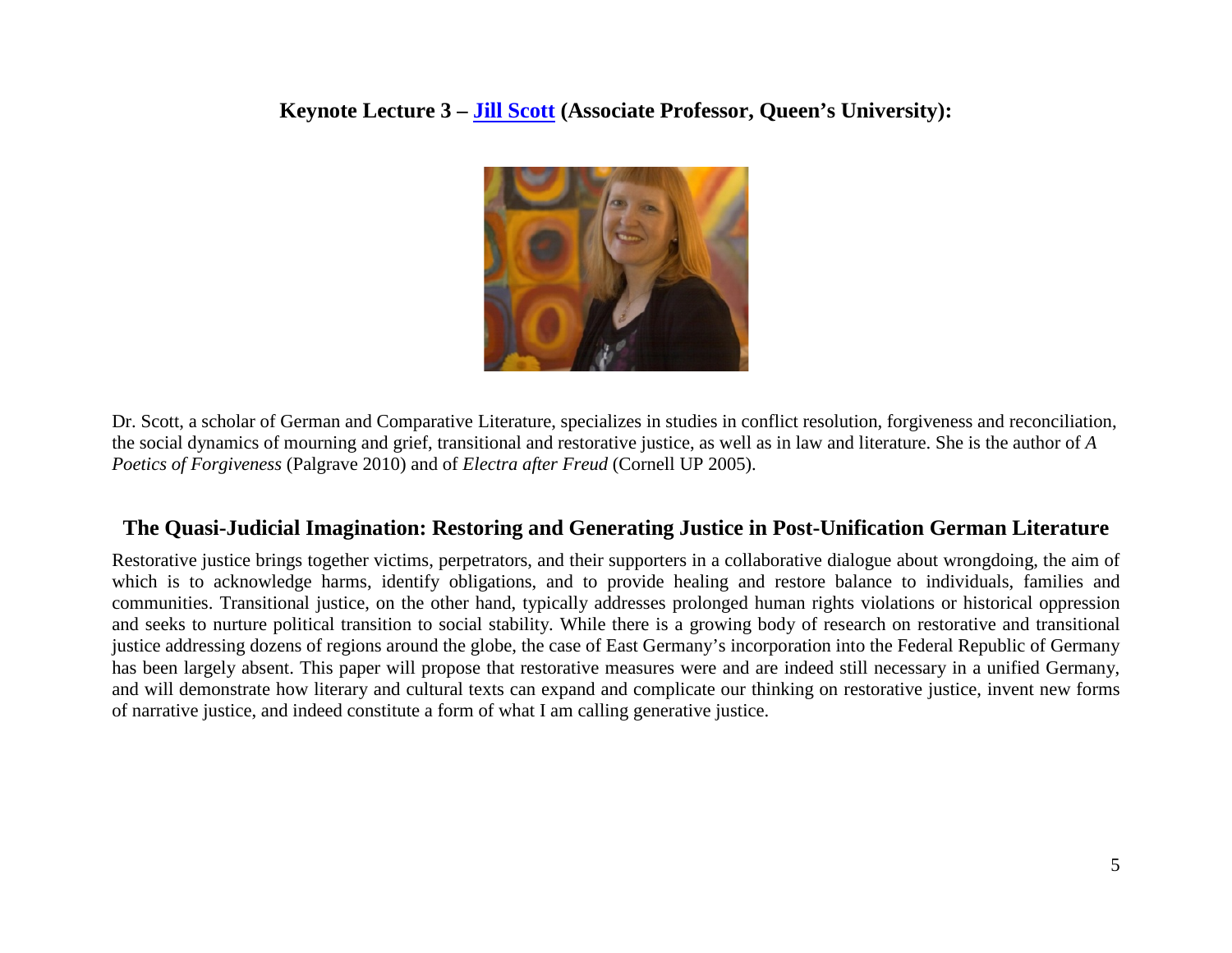### **Thursday, Oct. 11**

**15:00-18:00** Hotel Inn at the Forks (Front Lobby)

Conference registration

Shuttle from hotel to Fort Garry Campus (exact times tba.).

**19:00-21:00**. University of Manitoba, Fort Garry Campus, 306 Tier Building

Conference opening

**Keynote Lecture 1**:

**Alison Landsberg (George Mason University): "Translating Atrocity: The Materiality of Virtual Sites of Experience"**

#### **21:00-22:30 p.m.**

Reception, University of Manitoba, Fort Garry Campus, 600 Fletcher Argue Buiding, Faculty Lounge

Shuttle Services from Fort Garry Campus to Hotel Inn at the Forks (exact times tba.).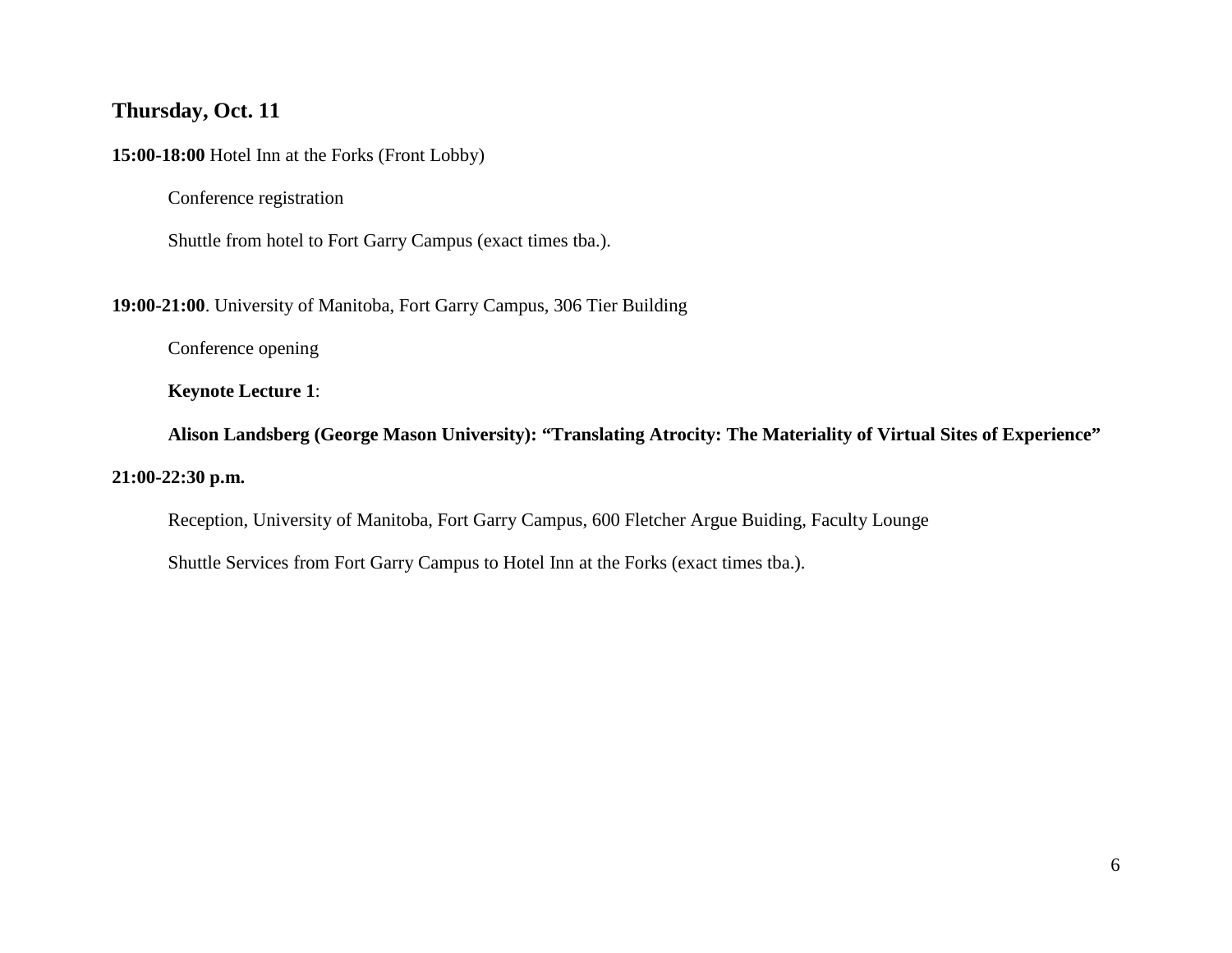# **Friday, Oct. 12, Hotel Inn at the Forks**

**8:00-17:00** Conference Registration (Foyer, second floor)

**8:00-8:30** Light Continental Breakfast (Foyer, second floor)

**8:30-10:00** Session 1

| <b>1A</b> (Forks Ballroom East)                                                                                                                                                                                                                                                                                                  | <b>1B</b> (River Salon)                                                                                                                                                                                                                                                                                                                                                                                                                             | <b>1C</b> (Prairie Salon)                                                                                                                                                                                                                                                                                                                                                                                                                                                                                                       |
|----------------------------------------------------------------------------------------------------------------------------------------------------------------------------------------------------------------------------------------------------------------------------------------------------------------------------------|-----------------------------------------------------------------------------------------------------------------------------------------------------------------------------------------------------------------------------------------------------------------------------------------------------------------------------------------------------------------------------------------------------------------------------------------------------|---------------------------------------------------------------------------------------------------------------------------------------------------------------------------------------------------------------------------------------------------------------------------------------------------------------------------------------------------------------------------------------------------------------------------------------------------------------------------------------------------------------------------------|
| <b>Literary Aesthetics of Atrocities</b>                                                                                                                                                                                                                                                                                         | <b>Rwandan Violence and Memory</b>                                                                                                                                                                                                                                                                                                                                                                                                                  | <b>Combatants</b>                                                                                                                                                                                                                                                                                                                                                                                                                                                                                                               |
| <b>Adina Balint-Babos</b> (University of<br>Winnipeg): The Writing of Herta<br>Müller: Poetics of Resistance<br><b>Michael Zimmermann</b> (University of<br>Regina): Fragmentation by Trauma in<br>Works by Herta Müller<br><b>Thyra E. Knapp</b> (University of North)<br>Dakota): Anne Duden and the<br>Aesthetics of Atrocity | <b>Catherine Gilbert</b> (University of<br>Nottingham): From Surviving to<br>Living: The Role of Testimony in<br>Post-Genocide Rwanda<br><b>Shannon Scully (Clark University):</b><br>The Politics of Memory and the<br>Display of Human Remains in<br>Rwanda: Murambi Genocide Memorial<br><b>Annick Asso</b> (Montpellier III- Paul<br>Valéry University): Staging the<br>Genocide: Rwanda 94, from the<br>documentary to the theatre of survival | Michael Kilburn & Nathalie<br><b>Saltikoff</b> (Endicott College): Soldiers'<br>tales (un)told: multidisciplinary<br>perspectives on narrative and trauma in<br>the considerat ion and treatment of<br>PTSD (and preTSD)<br><b>Elizabeth Pirnie</b> (University of<br>Calgary): The Soldier I Was Then vs.<br>The Soldier I Am Now: Dichotomic<br><b>Identity Construction Through Winter</b><br>Soldier (2008) Testimonies<br>Lori Newcomb (Wayne State<br>College): Double Jeopardy: Tim<br>O'Brien's The Things They Carried |

**10:00-10:30** Coffee break (Foyer, second floor)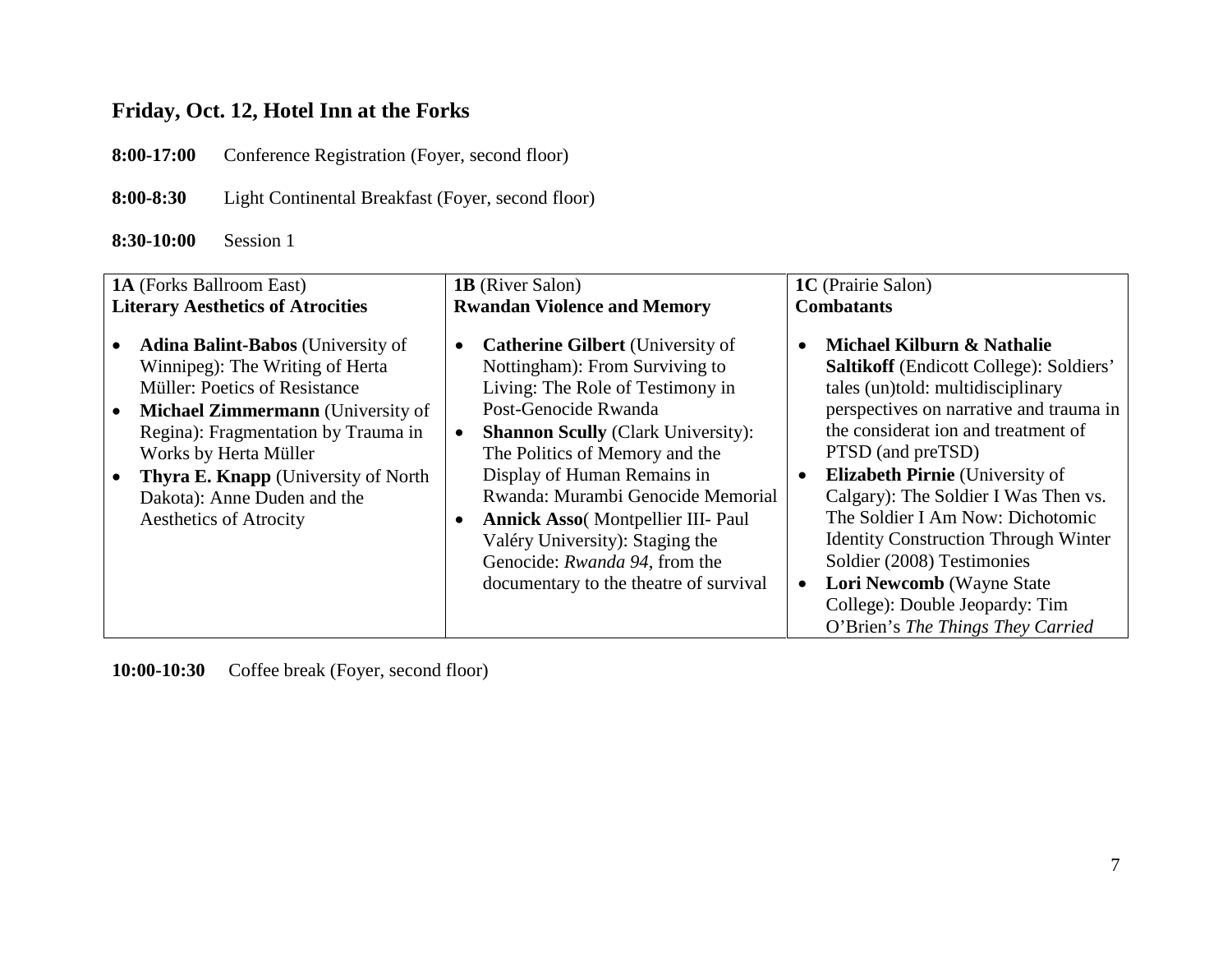#### **10:30-12:00** Session 2

| <b>2A</b> (Forks Ballroom East)                                                                                                                                                                                                                                                                                                                                                                   | <b>2B</b> (River Salon)                                                                                                                                                                                                                                                                                                                                                                                     | 2C (Prairie Salon)                                                                                                                                                                                                                                                                                                                                                                                                                     |
|---------------------------------------------------------------------------------------------------------------------------------------------------------------------------------------------------------------------------------------------------------------------------------------------------------------------------------------------------------------------------------------------------|-------------------------------------------------------------------------------------------------------------------------------------------------------------------------------------------------------------------------------------------------------------------------------------------------------------------------------------------------------------------------------------------------------------|----------------------------------------------------------------------------------------------------------------------------------------------------------------------------------------------------------------------------------------------------------------------------------------------------------------------------------------------------------------------------------------------------------------------------------------|
| <b>Museum: Performance and Learning</b>                                                                                                                                                                                                                                                                                                                                                           | <b>Voices and Witnessing I</b>                                                                                                                                                                                                                                                                                                                                                                              | <b>Art and Silences</b>                                                                                                                                                                                                                                                                                                                                                                                                                |
| <b>Stephan Jaeger</b> (University of<br>Manitoba): Cultural History<br>Approaches to War Museums. To<br>Experience the Past and Learn for the<br>Future?<br>Jennifer Carter (Université du<br>Québec à Montréal): Beyond<br>pedagogy: The imperative to perform<br>in museums of human rights<br><b>Jennifer A. Orange</b> (University of<br>Toronto): The Museum As An Agent<br>of Social Change | <b>Sara Matthews (Wilfred Laurier)</b><br>University): Teaching and Learning<br>from Narratives of Violence:<br>Photography as Witness<br><b>Angela Failler</b> (University of<br>Winnipeg): Memorial Witnessing:<br>Public Sites Dedicated to the Victims of<br>the 1985 Air India Bombings<br><b>Dina Georgis</b> (University of Toronto):<br>Queer Residues of War in Akram<br>Zaatari's Red Chewing Gum | <b>Nedzmina Vukovic</b> (University of<br>$\bullet$<br>Manitoba): The Silent Scream of the<br>War<br><b>Ana Laura Pauchulo</b> (University of<br>Alberta): Possibilities in the<br>impossibility of representation: Present<br>absences in the Siluetazo and the<br><b>REDress Project</b><br>Cynthia Milton (Université de<br>Montréal): Artistic Representations of<br>Human Rights Violations: Peru in a<br>comparative perspective |

#### **12:00-13:30**

Lunch (up to participants)

Annual Business Meeting LCMND (River Salon)

#### **13:30-15:15**:

**Keynote Lecture 2** (Forks Ballroom East):

**James Dawes (Macalester College): "Confessions of a War Criminal"**

#### **15:15-15:45**

Coffee break (Foyer, second floor)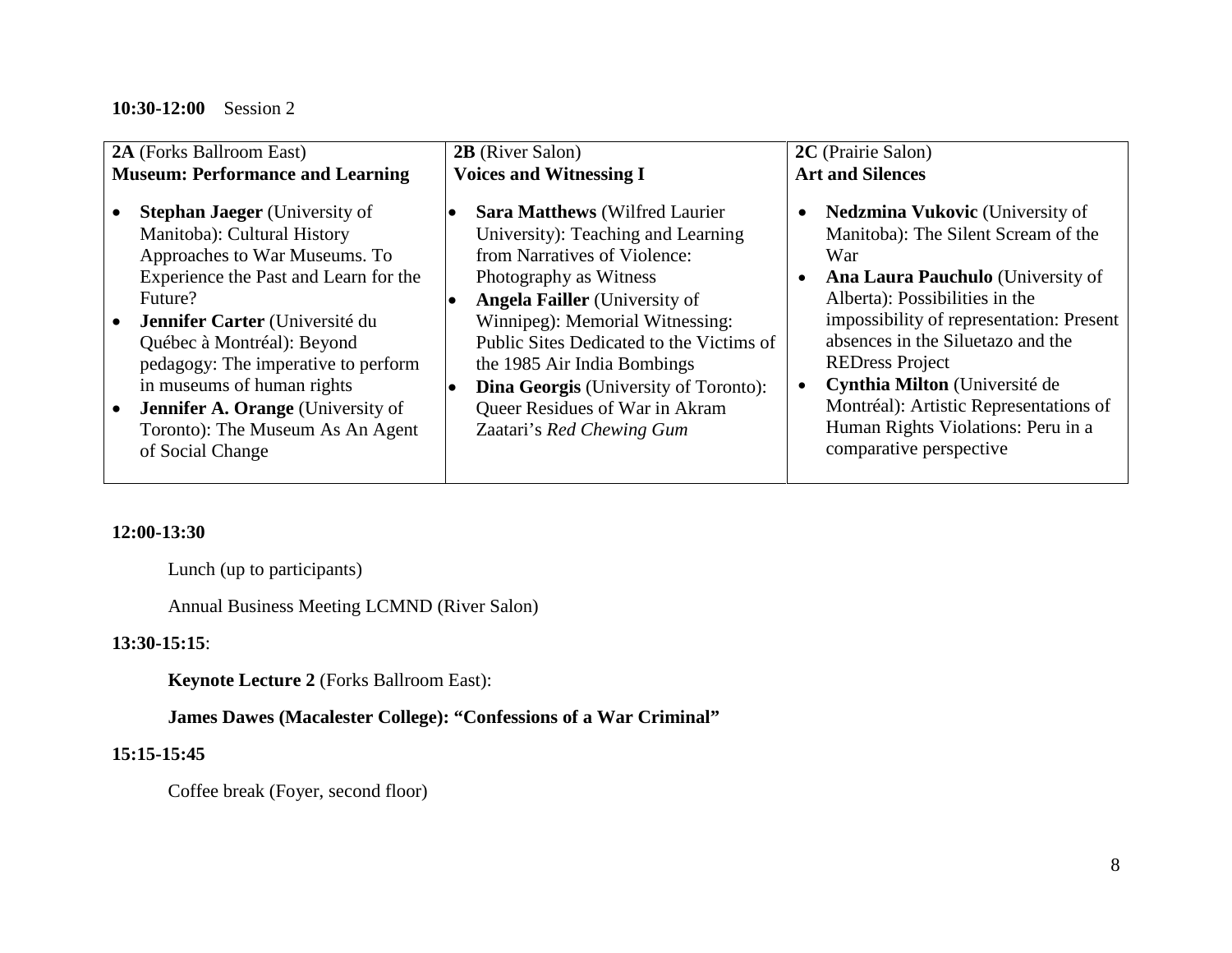## **15:45-17:15** Session 3

| <b>3A</b> (Forks Ballroom East)                                                                                                                                                                                                                                                                                                                                                                                                                                                                                     | <b>3B</b> (River Salon)                                                                                                                                                                                                                                                                                                                                                                                                                                                                                                                            | 3C (Prairie salon)                                                                                                                                                                                                                                                                                                     |
|---------------------------------------------------------------------------------------------------------------------------------------------------------------------------------------------------------------------------------------------------------------------------------------------------------------------------------------------------------------------------------------------------------------------------------------------------------------------------------------------------------------------|----------------------------------------------------------------------------------------------------------------------------------------------------------------------------------------------------------------------------------------------------------------------------------------------------------------------------------------------------------------------------------------------------------------------------------------------------------------------------------------------------------------------------------------------------|------------------------------------------------------------------------------------------------------------------------------------------------------------------------------------------------------------------------------------------------------------------------------------------------------------------------|
| <b>Rhetorics of Violence</b>                                                                                                                                                                                                                                                                                                                                                                                                                                                                                        | <b>Voices and Witnessing II</b>                                                                                                                                                                                                                                                                                                                                                                                                                                                                                                                    | <b>Violence and Displacement</b>                                                                                                                                                                                                                                                                                       |
| Désirée Lamoureux (University of<br>Western Ontario): "Roman vrai" ou<br>cliché? La banalisation de la victime<br>dans <i>Erevan</i> de Gilbert Sinoué<br><b>Anna Fournier</b> (University of<br>Manitoba): The Banality of Horror:<br>Language and Meaning in Western<br>Accounts of Violence in the Balkans<br><b>Jacqueline McLeod Rogers &amp; Tracy</b><br><b>Whalen</b> (University of Winnipeg): The<br>Material Messages of an Ethereal<br>Project: Storying The Canadian<br><b>Museum for Human Rights</b> | <b>Alexandra Heberger</b> (University of<br>Manitoba): "Ich bin ein Lebender, kein<br>Ueberlebender" $- I$ am a human being,<br>not a survivor. Edgar Hilsenrath's<br>sarcastic fight against being a living<br>memorial<br><b>Salvadoran Voices of Manitoba</b><br>(University of Winnipeg):<br>Fragmentation, Silences, Oral History,<br>and Community Healing: Salvadoran<br>Voices of Manitoba<br>Michaela Zoehrer & Julika Bake<br>(University of Augsburg): The<br>performance of authenticity in human<br>rights reports and graphic novels | <b>Vinh Nguyen</b> (McMaster University):<br>$\bullet$<br>War's Afterlives: The Refugee Figure<br>as Paradigm<br>Maria Konstantinov (University of<br>Victoria): Representing and<br>Interpreting Experiences of the<br>Romani (Gypsy) Holocaust<br>Vassiliki Flenga (Ramapo College of<br>New Jersey): Genet's Aporia |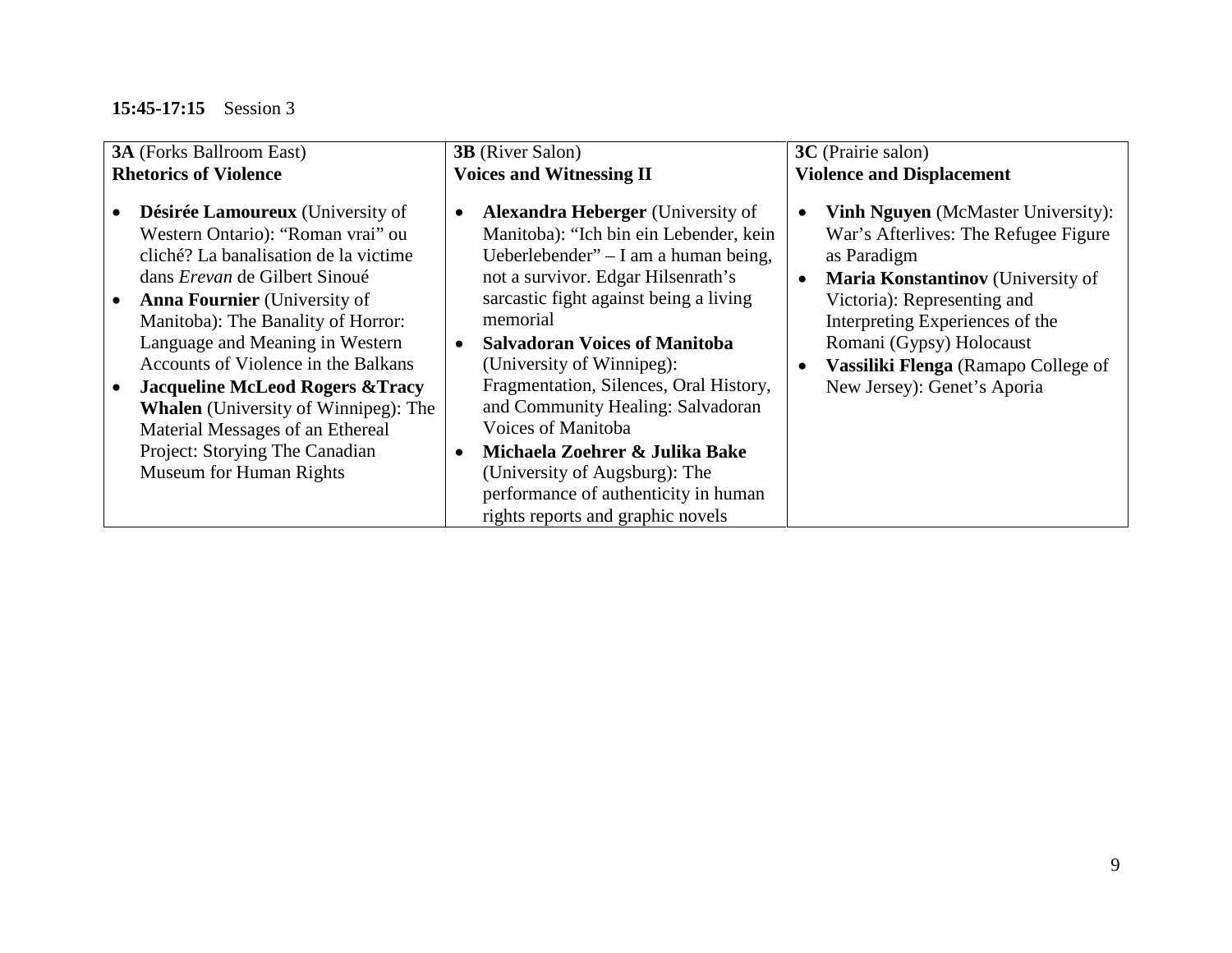#### **17:30-18:30** Session 4

| <b>4A</b> (Forks Ballroom East)                                                                                                                                                                                                                                                                                                                                         | <b>4B</b> (River Salon)                                                                                                                                                                                                                                                                                                                                                                   | 4C (Prairie salon)                                                                                                                                                                                                                                                                                                         |
|-------------------------------------------------------------------------------------------------------------------------------------------------------------------------------------------------------------------------------------------------------------------------------------------------------------------------------------------------------------------------|-------------------------------------------------------------------------------------------------------------------------------------------------------------------------------------------------------------------------------------------------------------------------------------------------------------------------------------------------------------------------------------------|----------------------------------------------------------------------------------------------------------------------------------------------------------------------------------------------------------------------------------------------------------------------------------------------------------------------------|
| <b>Justice and Education</b>                                                                                                                                                                                                                                                                                                                                            | <b>Memorialization of the Holocaust</b>                                                                                                                                                                                                                                                                                                                                                   | <b>Imagery of Terror</b>                                                                                                                                                                                                                                                                                                   |
| <b>Natasha Reid</b> (Concordia University):<br>Social Justice Art Education: The<br>Contemporary Art Museum as a<br><b>Location for Dialogue</b><br>Joanna Black, Orest Cap & Denis<br><b>Hlynka</b> (University of Manitoba):<br>Learning through Representation of<br>Human Rights Issues: Using Digital<br>Technologies in an Art Education<br><b>Research Study</b> | <b>Rachel Erickson</b> (University of<br>$\bullet$<br>London): Multiple Mediations: Issues<br>of Identification and Representation in<br>Holocaust Education at the Wiener<br>Library<br><b>Deborah Schnitzer</b> (University of<br>$\bullet$<br>Winnipeg): Holocaust Fact as/and<br>Fiction: Reckoning the Irreconcilable<br>in the Writing of the woman who<br>swallowed West Hawk Lake | <b>Mustapha Hamil</b> (University of<br>Windsor): Plotting Terror in North<br><b>African Literature</b><br><b>Kawser Ahmed</b> (University of<br>$\bullet$<br>Manitoba): "Islamicism" and the<br>National Security of Canada: How<br>Does Language Influence the<br>Discourse on Terrorism and Threaten<br>Multiculturism? |

**20:00:** Hotel Inn at the Forks (Forks Ballroom East)

#### **Banquet**

During dessert (2 brief speeches on 53 years history of the LCMND):

- Chandice Johnson (North Dakota State University)
- Rory Egan (University of Mantoba)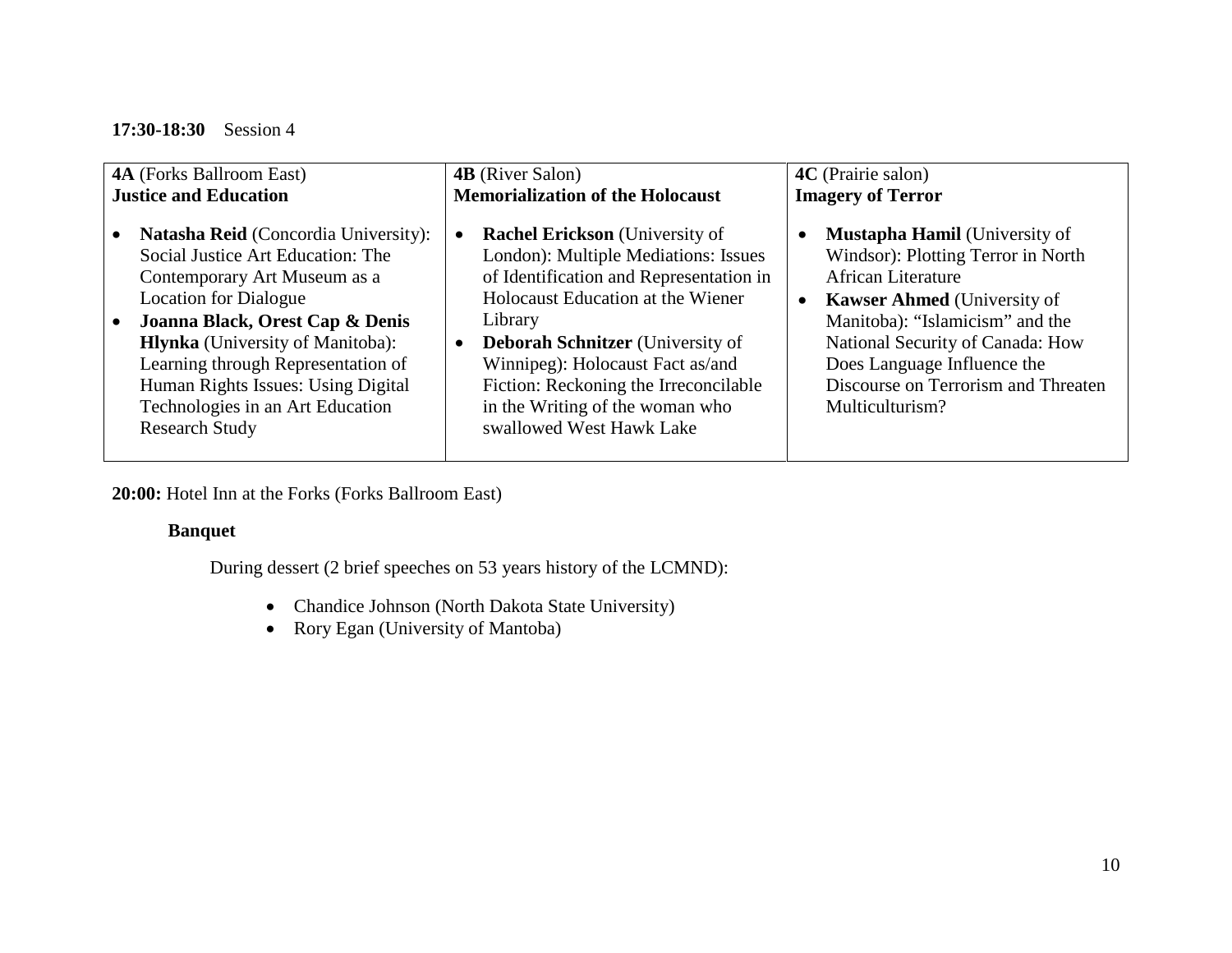# **Saturday, Oct. 13, Hotel Inn at the Forks**

**8:30-12:00** Conference Registration (Foyer, second floor)

**8:30-9:00** Light Continental Breakfast (Foyer, second floor)

**9:00-10:30** Session 5

| <b>5A</b> (Forks Ballroom East)                                                                                                                                                                                                                                                                                                                                                                                 | <b>5B</b> (River Salon)                                                                                                                                                                                                                                                                                                                                                                                                                                                                        | 5C (Prairie salon)                                                                                                                                                                                                                                                                                                                                                                                                                                                                                             |
|-----------------------------------------------------------------------------------------------------------------------------------------------------------------------------------------------------------------------------------------------------------------------------------------------------------------------------------------------------------------------------------------------------------------|------------------------------------------------------------------------------------------------------------------------------------------------------------------------------------------------------------------------------------------------------------------------------------------------------------------------------------------------------------------------------------------------------------------------------------------------------------------------------------------------|----------------------------------------------------------------------------------------------------------------------------------------------------------------------------------------------------------------------------------------------------------------------------------------------------------------------------------------------------------------------------------------------------------------------------------------------------------------------------------------------------------------|
| <b>Soviet War Memory</b>                                                                                                                                                                                                                                                                                                                                                                                        | Violence and the Indigenous Other                                                                                                                                                                                                                                                                                                                                                                                                                                                              | <b>Representations of Balkan Atrocities</b>                                                                                                                                                                                                                                                                                                                                                                                                                                                                    |
| <b>Reeta Kangas</b> (University of Turku):<br>Hitler's dogs: Animal symbolism in<br>Soviet political cartoons of the "Great<br>Patriotic War", 1941-1945<br><b>Elena Baraban</b> (University of<br>Manitoba): The Film Front: The First<br>Soviet Films of the Cold War<br>Tatjana Schell (North Dakota State<br>University): A Ball Game: On<br>Bouncing Between Accuracy and<br><b>Fluency in Translation</b> | <b>Ron Fischer</b> (Minot State University):<br>$\bullet$<br>The Medicine in Louise Erdrich's Love<br>Medicine<br><b>Heather Allen</b> (University of<br>Manitoba): Bridging the Gap of<br>Apathy: Representations of History<br>through Fiction in the Works of<br><b>Tomson Highway</b><br><b>Evan Bowness</b> (University of<br>$\bullet$<br>Manitoba) & Amelia Curran<br>(Carleton University): Racialized<br>Policing in Winnipeg: A Critical<br>Discourse Analysis of Online<br>Comments | <b>Amila Becirbegovic</b> (University of<br>California at Davis): Photographic<br><b>Facticity: Bosnian Atrocity Formats</b><br>through the lens of Holocaust Frames<br>Nerimane Kamberi (University of<br>Prishtina): A diary and some pictures:<br>native artists and their representation<br>of their people facing the atrocities of<br>war<br><b>Olivera Simić</b> (Griffith University):<br>'Crossing the Borders': The role of<br>DAH Theatre in Transitional Justice<br>Processes in Serbia and beyond |

**10:30-11:00** Coffee break (Foyer, second floor)